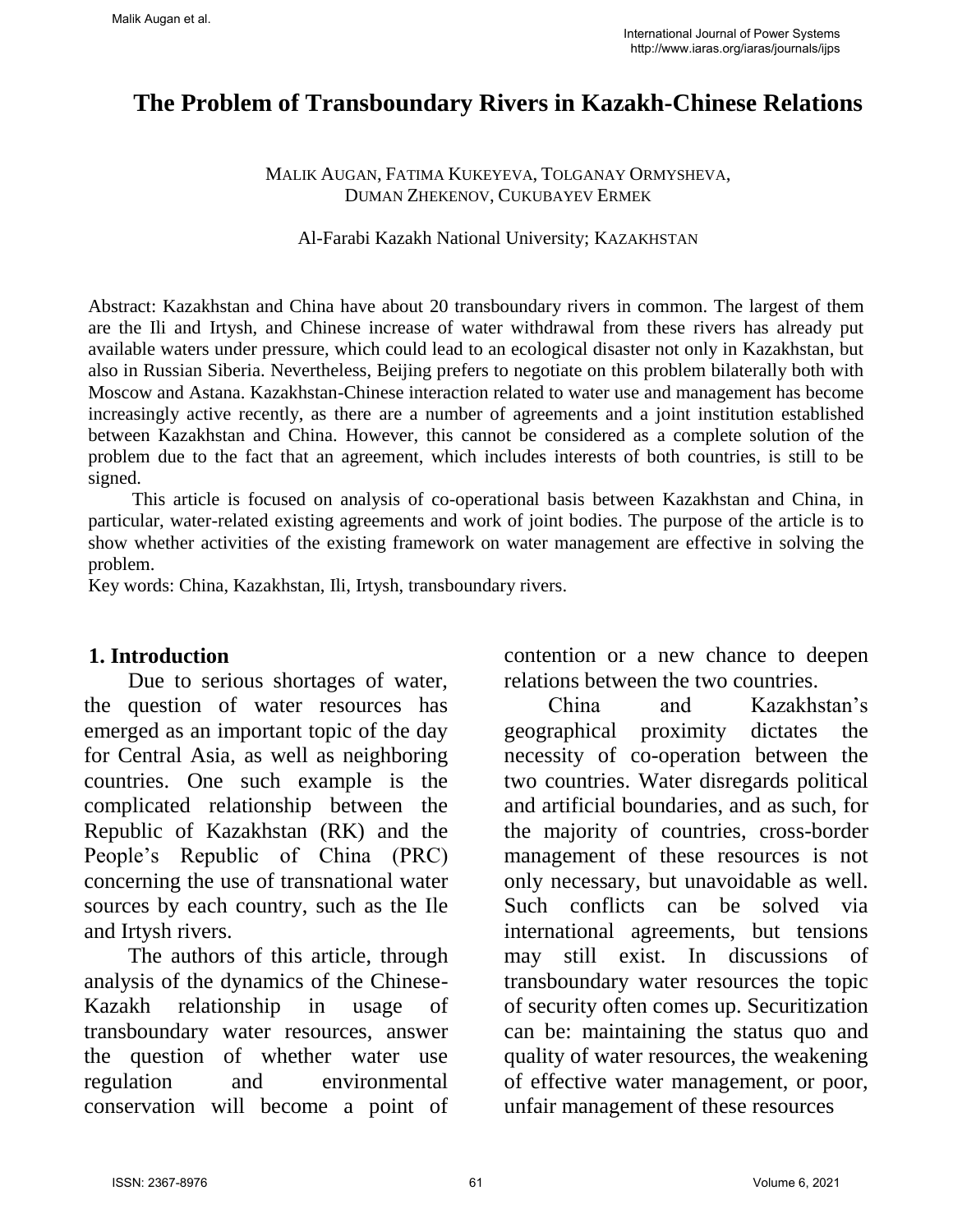It is important to consider transboundary water collaboration as a security threat in the context of securitization, which, while not necessarily leading to serious problems, could attempt to maintain the status quo of water resource distribution.

The Kazakhs and Chinese do not agree on this issue- whereas Kazakh experts find that China's use of transboundary water resources presents a threat to Kazakhstan's security, Chinese analysts see in Kazakhstan's official statement an inability to properly manage its own water resources.

If water can become a problem or obstacle in regulating a conflict, then figuring out a mutual path to the question of transboundary rivers securitization could help to stabilize co-operation.

According to experts, Kazakhstan occupies the last place in terms of water resources in Central Asia, thus meaning that Kazakhstan's growing need for water is guaranteed.

A potential decrease in the water level of inter-border rivers, and consequently a disruption of the ecosystem due to irresponsible water usage by the local population, could lead to a poorer quality of life, а slowdown of the country's economic growth as well as new ecological catastrophes.

A lack of clearly defined international standards and criteria relating to the usage of water resources from transboundary rivers does not allow for a quick solution to this problem. Existing documents (such as the Convention on Environmental Impact

Assessment in a Transboundary Context and the Convention on Security and Usage of Transboundary Waterways and International Bodies of Water) mainly touch upon the environmental aspects of the problems, and only to a slight degree consider the usage of water therein as an issue. Similar in content are the conventions on "The Usage of Internationally Significant Waters" and additional protocols added to it (The London Protocol on Problems of Water and Health and The Kiev Protocol on Civil Liability and Compensation for Damage Caused by the Transboundary Effects of Industrial Accidents on Transboundary Waters).

The majority of Chinese experts tend to be of the opinion that current problems are related to the irresponsible usage of water for irrigation which in the past has led to environmental catastrophes such as the drying out of the Aral Sea (Deng Mingjiang et al. 2012; Deng Mingjiang 2012).

Kazakh experts are more likely to securitize this problem. They warn of an increasingly dire environmental situation and possible pollution contaminating water resources. Coupled with China's indecision on the resolution of water resource distribution questions, these issues could lead to a whole range of threats and provocations, and ultimately negatively affect the safety and security of Kazakhstan. T. Baimukhambetov sees in the overconsumption of water by China the possibility of a decrease in Lake Balkash's water level. N. Aidarov notes how a fall in the river Irtysh's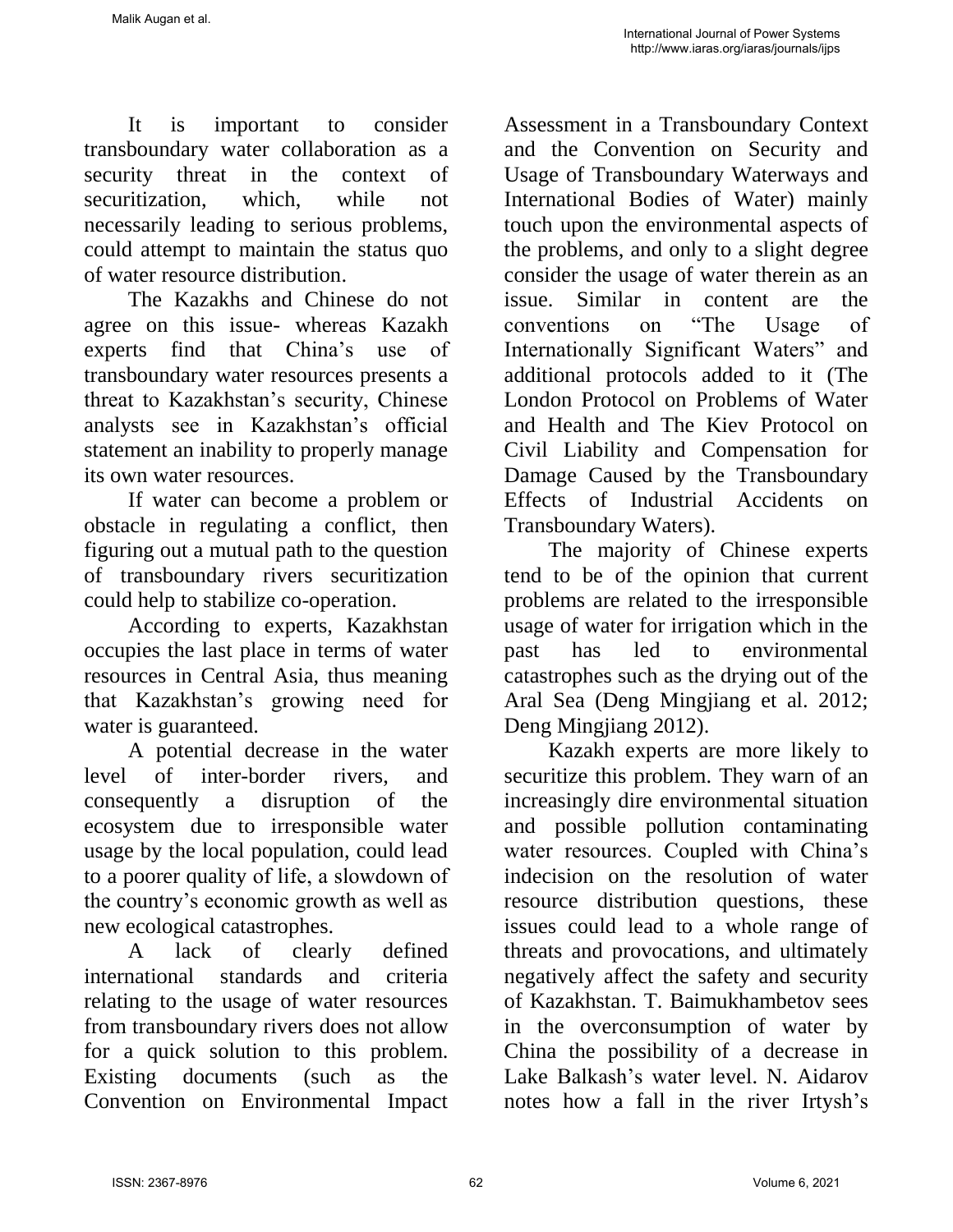water level would negatively affect the output of hydroelectric stations located along the river. D. Rakhmetov concludes that a build-up in tensions between Kazakhstan and China could negatively affect the PRC's image in the eyes of Kazakhs (Aidarov 2000; Baimukhambetov 2008; Tusupbekova 2009; Rakhmetov 2009).

Consequently, Kazakh scientists link this problem to ecological security, which is considered a crucial part of national security- Kazakh experts tend to securitize the problem of water apportionment.

# **2. Negotiation Process on Water.**

Negotiations on the issue of joint usage of trans-boundary rivers are handled through the framework of bilateral relations. There have been three steps in the process thus far.

Understanding the seriousness of the potential threat, the republic's leadership and the Kazakhstan public actively began to seek solutions to this problem (Zakon.kz 2012; Khalabuzar 2001).

As a result, the government of Kazakhstan gave priority to the issue of transboundary rivers in 1992, where after the Chinese side received a number of proposals relating to the consolidation of legal principles of joint and fair usage of transboundary water resources.

Several working group sessions and rounds of Chinese-Kazakh negotiations were dedicated to the questions of joint usage of transboundary water resources during which the participants were able

to align the positions of their respective countries. The parties were able to determine China's water usage, agree on water quality assessment and other aspects of the problem.

While the negotiation process did not fully achieve its goal, the conclusion of an agreement can be considered a tangible result for diplomatic relations since they determine further development in the relations of governments and will serve as a necessary foundation to resolve conflicts.

The main legal basis on transboundary water resources is the twoparty "Agreement between the governments of the Republic of Kazakhstan and of the People's Republic of China on co-operation of the usage and protection of transboundary rivers" from September 12, 2001. The Kazakh-China joint commission was created in order to implement the two-party agreement, the results of which would be the signing of a series of documents since this issue is not only technical in character, but relates to international law as well.

On July 4<sup>th</sup>, 2005 China and Kazakhstan signed a joint declaration on strategic partnership which, among other points, also referred to the fair usage and protection of transboundary water resources of the two countries which imposes specific obligations on both sides (Bulleten' 2005b). The Strategy of Co-operation between Kazakhstan and China in the  $21<sup>st</sup>$  century (December, 2006) along with the Framework on Two-party Development of Economic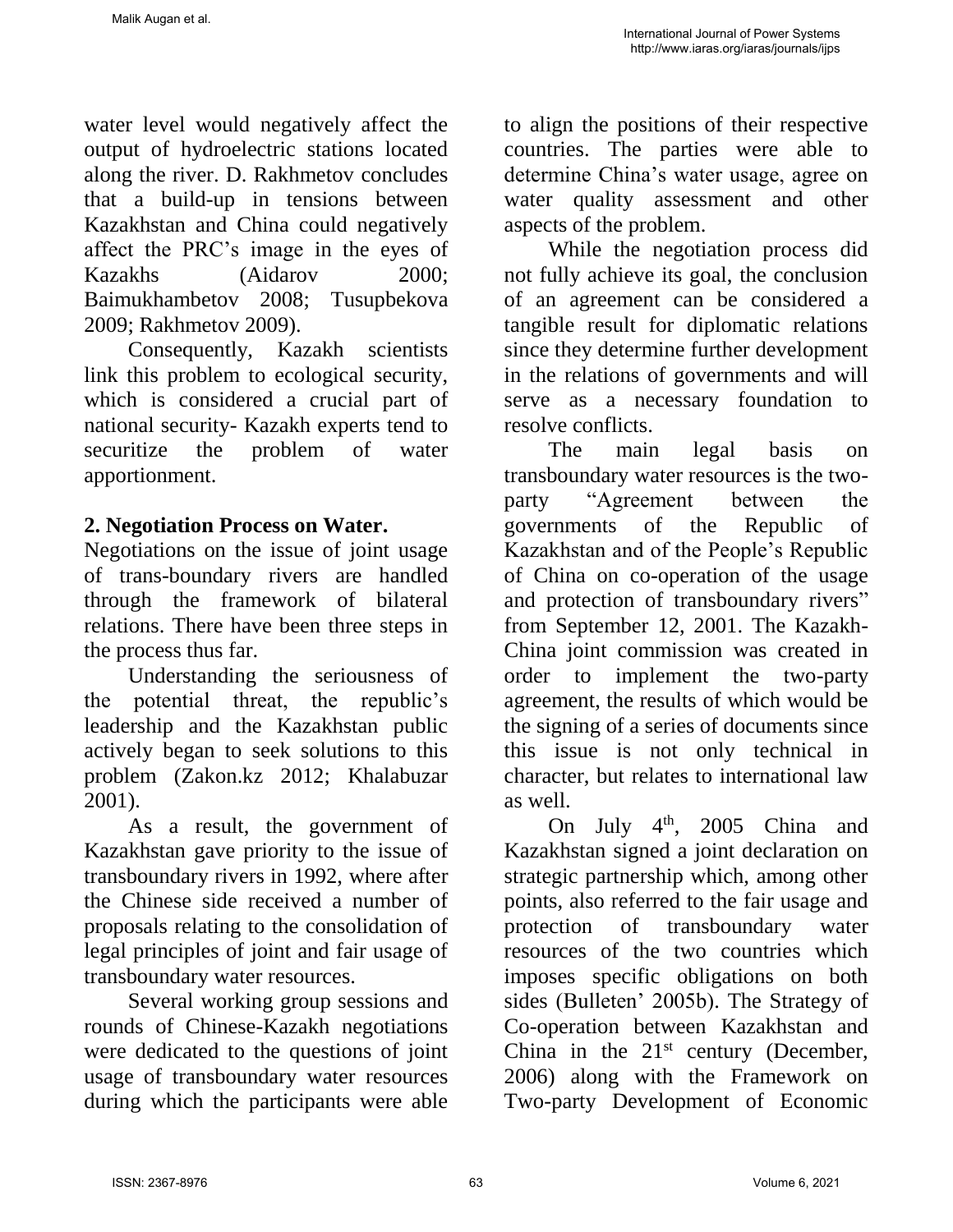Co-operation became further evidence of the strengthening of two-party relations.

The third session of the Kazakh-Chinese joint commission on the usage and protection of transboundary rivers took place in October 2005 in Shanghai, China where discussions touched on expanding the legal framework in the field of transboundary rivers.

The Chinese leader's idea for the creation of the "Silk Road Economic Belt" provides potential plans for integration with the Eurasian Economic Union. If the Chinese leadership continues to push for the creation of this economic belt, then it will have to seriously re-consider its approach to the issue of transboundary rivers with Kazakhstan and Russia.

Envisioning a two-party solution. Due to the fact that China, from where these rivers flow, is not a partner in any multilateral international agreement on transboundary rivers, it is unlikely that there will be an opportunity to use international experience in collective water usage of international rivers. Beijing finds that "each instance requires its own specific approach," foot-dragging being a defining feature of traditional Chinese diplomacy.

In this case, according to experts, Beiling is using the existing circumstances as leverage on Kazakhstan in decisions of strategic importance for China.

The agreement about "Fair Usage and Protection of Transboundary Rivers" between Kazakhstan and China that stipulated a two-party solution limited Russia's participation in the negotiation process as a concerned party.

The authors of this article hypothesize that the water from this reservoir could become an additional resource for Kazakhstan as well as China's Xinjiang Autonomous Region. The Chinese leadership has demonstrated its willingness to advance preparations and discussions of agreements proposed by the Kazakh side, and it is possible that in the near future would even sign the proposal (after adding its own amendments) " Charter on Intergovernmental Distribution of Transboundary Water Resources between the Republic of Kazakhstan and the People's Republic of China."

The main, deciding factor could become a change in the geopolitical landscape- the Customs Union. The creation of the Customs Union between Russia, Belarus and Kazakhstan, and then the Economic Union (as of January  $1<sup>st</sup>$ .  $2015$  with the same three governments as well as the addition of Armenia and Kyrgyzstan, in the near future, will undoubtedly have an effect on Kazakh-Chinese relations. It would be difficult to say that China's position on "the fair usage and protection of transboundary rivers" has dramatically shifted, but slight changes in approach have been observed reflecting the interests of Kazakhstan as well as the new geopolitics of the region. These new approaches are a direct result of Beijing wanting to keep intact its economic interests in Kazakhstan. The securitization of economic and political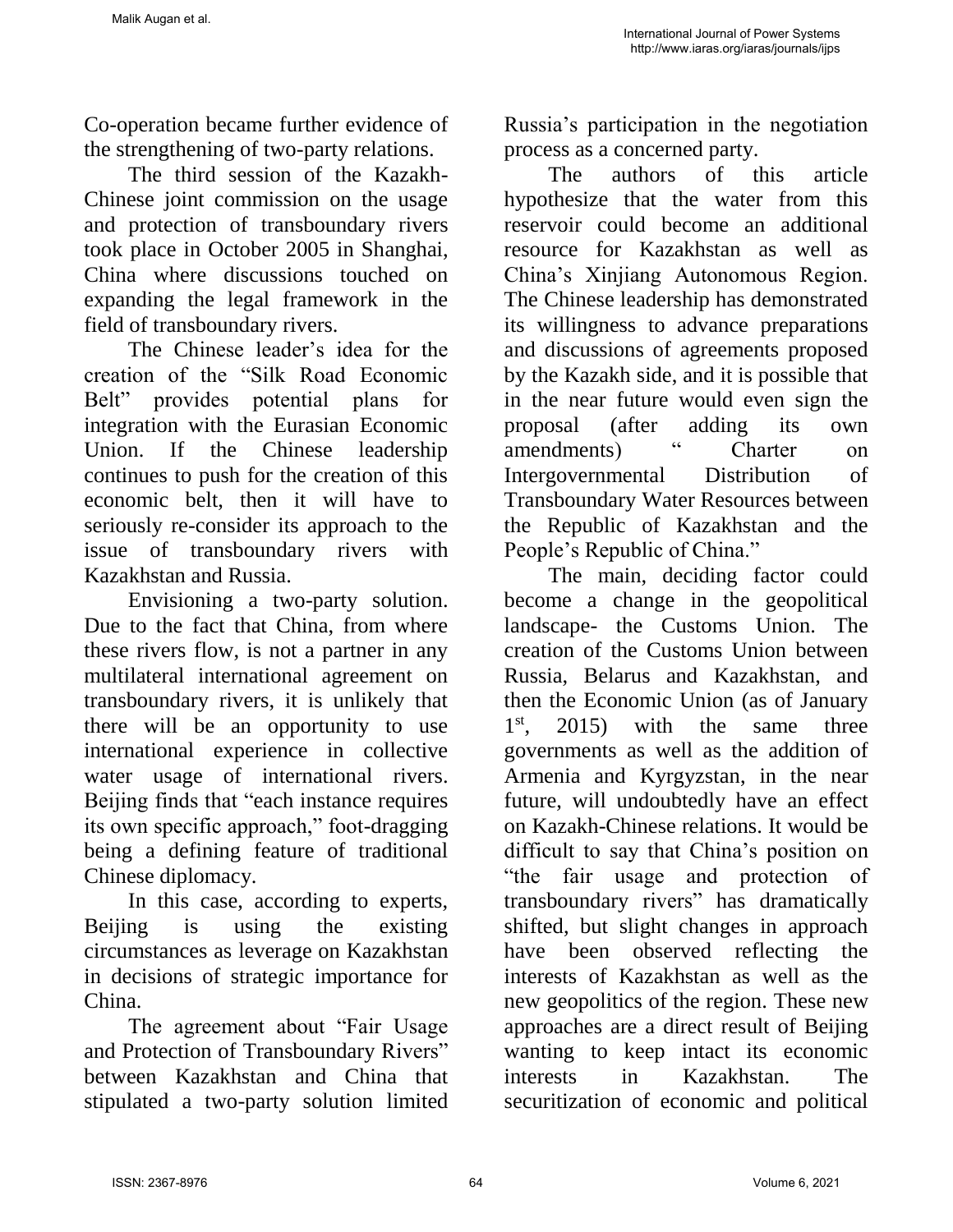interests takes precedence over the securitization of transboundary rivers and consequently Beijing is ready to consider a multi-lateral approach to this problem.

## **3. Conclusion**

The analysis shows that solving the problem of trans-boundary water usage of the rivers Ili and Irtysh is accompanied by complexities caused ny the actions of China and Kazakhstan. Despite the existence of legal contracts which serve as a tool to solve a whole array of problems relating to water quality and usage, as well as environmental issues on transboundary rivers, the implementation is hindered by a whole set of difficulties: different approaches in securitization of the water problem, a lack of significant results in the negotiation process, Kazakhstan's dissatisfaction with the current status quo which does not fully take into consideration its interests (there are no restrictions to China's water usage); different stances on the management of transboundary water resources.

The success of dividing water resources from the river Khargos can only partially be used as a positive example since the water division of a border river is a different process than that of a transboundary river (Ili, Irtysh).

Regardless of the complexities of transboundary water usage between China and Kazakhstan, the new geopolitical realities of post-Soviet Eurasia will force Beijing to make a choice of whether or not to keep the status quo, which would lead the issue

open and consequently negatively effect two-party relations. The other option is to take into consideration all of Kazakhstan's interests and thereby ensure China's economic influence in Kazakhstan and Central Asia as a whole.

### *References*

- [1].*Bulleten'.* 2005a. 'Agreement between the Kazakhstan Ministry of Agriculture and the Chinese Ministry of Water Management on Emergency Notifications of the Parties in the case of Natural Disasters on Transboundary Rivers from 4 July 2005 (Astana, Kazakhstan)', *Bulleten' mezhdunarodnykh dogovorov Respubliki Kazakhstan*
- [2].*Bulleten'.* 2005b. 'Joint Declaration from the Republic of Kazakhstan and the People's Republic of China on the Establishment and Development of a Strategic Partnership. Astana, Kazakhstan, 4 July, 2005, *Bulleten' mezhdunarodnykh dogovorov Respubliki Kazakhstan*, Vol 5, 111).
- [3].*Bulleten'.* 2007a. 'Agreement between the Kazakh Ministry of Agriculture and the Chinese Ministry of Water Management on the Development of Research Cooperation of Transboundary Rivers from 20 December 2007 (Beijing, China)', *Bulleten' mezhdunarodnykh dogovorov Respubliki Kazakhstan* (Бюллетень международных договоров Республики Казахстан), Astana, Vol 1, 95-7
- [4].*Bulleten'.* 2007b. *'*Agreement between the Kazakh Ministry of Environmental Protection and the